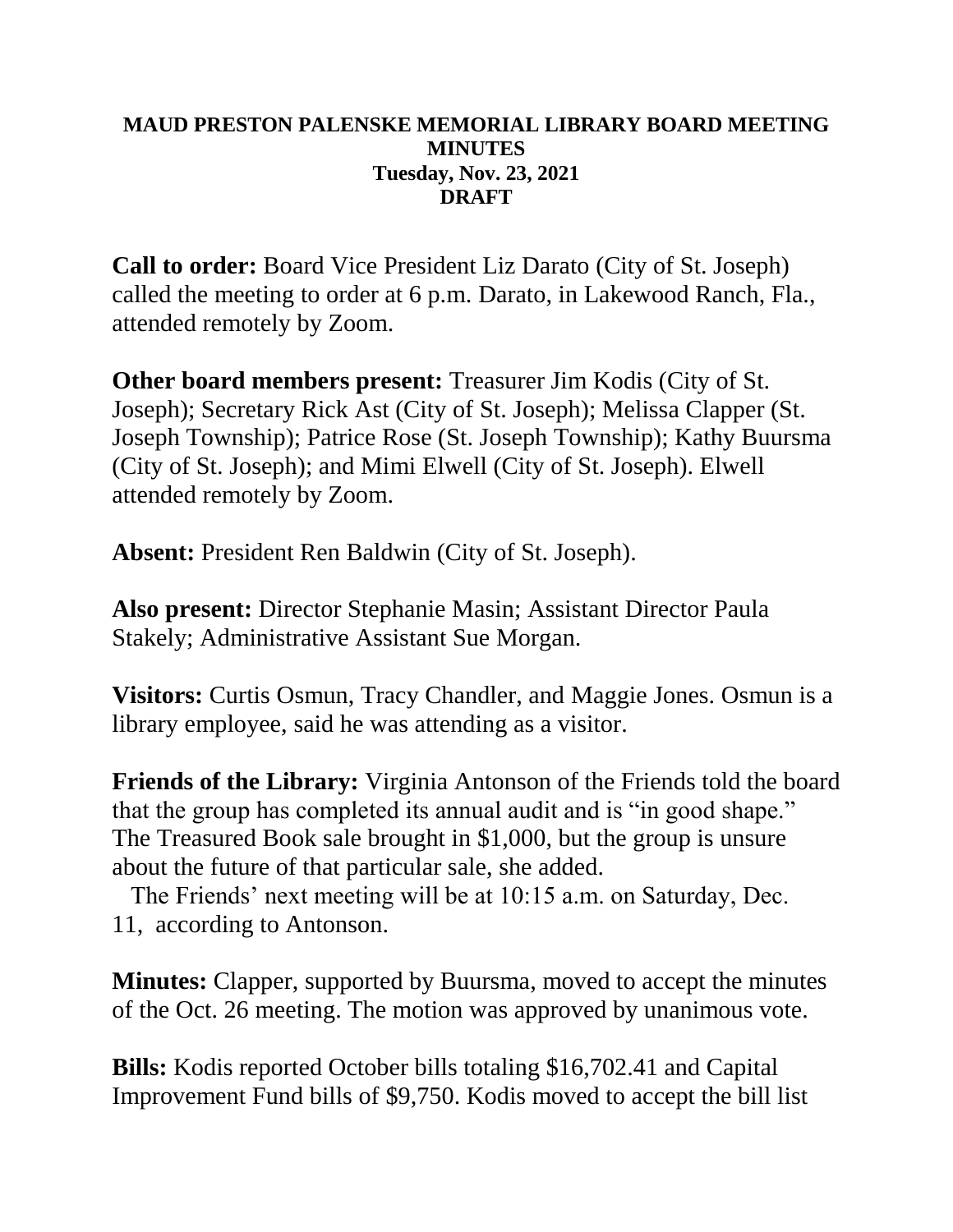and Clapper supported his motion. The board voted unanimously to approve the bills.

**Financial report:** For the benefit of the board, Kodak gave an overview explaining the balance sheet. Baldwin at the October meeting had asked him to provide the explanation.

 For example, Kodis said the balance sheet was "a snapshot of the library's financial position" as of Oct. 31, 2021.

 Kodis said penal fines, a key source of income, are "better than expected." Utility bills will continue to rise, but "contributions are the (library's) hidden revenue stream, he added.

 Regarding repair bills, "the elevator is the money pit again … the elevator is killing us," Kodis said. Elevator repair bills are "over a third of what we spent this year," he added.

On investment earnings, Kodis' report showed the Endowment Fund was at \$1,053.26 as of Oct. 31. Bank deposits stood at \$461,763.34 (\$460,710.08 at the start of the year), with a 0.914 percent annualized return, he added.

 For the Berrien Community Foundation Fund Growth since Jan. 1, 2021, Kodis reported the following: BCF Endowment Fund #00577 had \$212.85 in growth with a beginning balance of \$2,364.84 and a 12 percent annualized growth (gain is unrealized until funds are withdrawn), \$2,577.69 fund balance as of Sept. 30, 2021, with \$446.52 of the balance being currently spendable.

 For BCF Endowment Fund #00573, growth was at \$24,330.28 with a starting balance of \$282,853.72, a \$20,000 grant to the library for total gains of \$44,330.28, 20.9 percent growth (gain is unrealized until funds are withdrawn), and \$58,577.55 of the balance being currently spendable.

 The BCF Library Growth & Use Fund #00609 had \$70,087.10 in growth with a beginning balance of \$800,000 including a \$1,000 additional gift, 11.7 percent growth annualized (gain is unrealized until funds are withdrawn), and \$869,597.73 of the balance being currently spendable.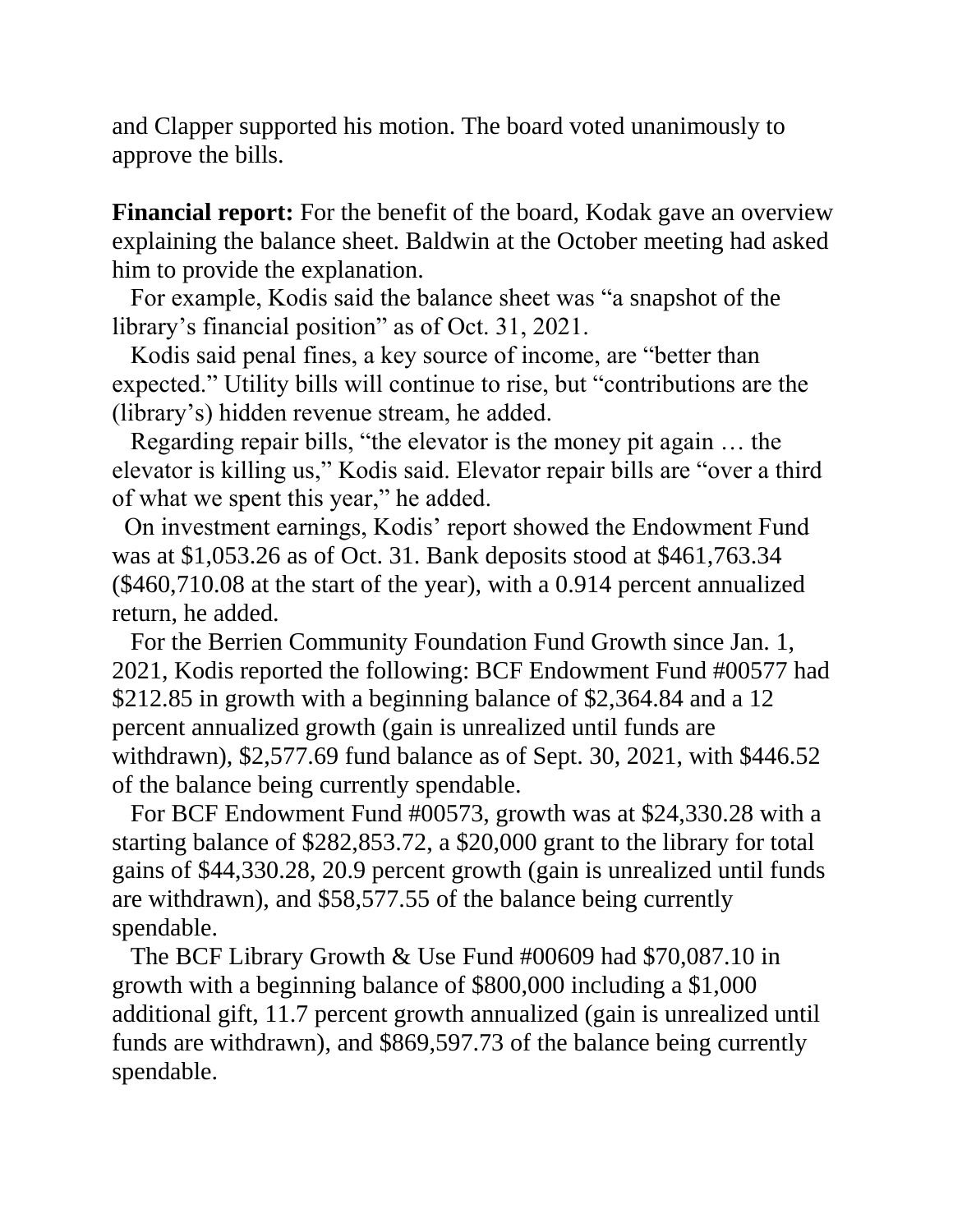The Endowment Fund had revenues of \$1,053.26 as of Oct. 31, 2021, expenditures of \$0.00, and a net gain of \$1,053.26. The numbers do not include BCF gains or losses.

 The Library Fund had revenues of \$581,323.92 as of Oct. 31, 2021, expenditures at \$215,540.47, and a net gain of \$365,783.45.

 That showed 74.86 percent of Budgeted Revenue, 25.89 percent of Budgeted Expenditure, and 33.70 percent of the Fiscal Year. The net gain includes \$1,644.11 in contributions.

 Utilities year-to-date were at \$7,854.69 as compared to \$12,324.44 in 2020 and \$17,661.71 in 2019. Repair expenditures year-to-date were \$15,065.54 versus \$6,868.33 in 2020 and \$17,176.15 in 2019.

 Kodis, supported by Rose, moved to accept the financial report, and the board voted unanimously to approve the motion.

**Solar panels:** Masin said she will meet with the board's building subcommittee to "discuss issues with the solar panels."

**New business:** Kodis, supported by Buursma, moved to accept the Gary L. Lockwood estate in the amount of \$85,962.42 and direct the City of St. Joseph to transfer it to the library's Growth and Use Fund in the Berrien Community Foundation. The board voted unanimously to approve the motion.

 Masin asked the board to approve a staff inservice week from Dec. 27- 30, during which the library will be closed to patrons. "This has been a doozy of a year again" for staff, and employees need the time to "focus on work," she said.

 Clapper moved to approve the request and Kodis supported the motion. The board voted unanimously to approve the request.

 "Thank you for giving us this week to bond as a staff," Masin said later in her director's report.

 Masin also proposed approving \$9,350 for staff bonuses "in recognition of their services this past year under very difficult conditions." Employees with 10 years or more of service would receive \$1,000, the rest would get \$500, and pages and substitutes would receive \$50, she said.